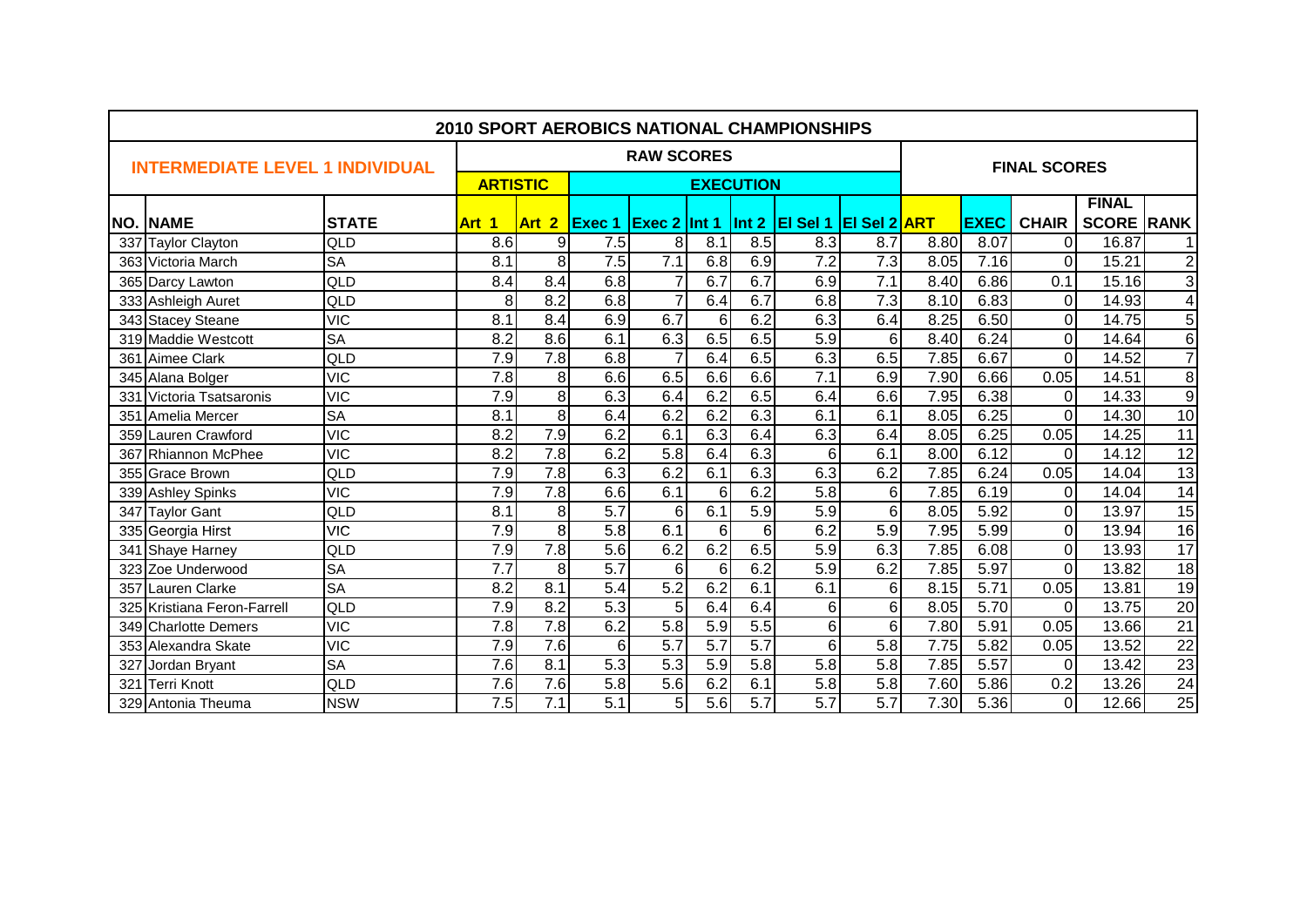|                                  |              |                  |                                                                               |     | <b>2010 SPORT AEROBICS NATIONAL CHAMPIONSHIPS</b> |                   |      |     |      |     |                   |            |             |                     |                                   |   |
|----------------------------------|--------------|------------------|-------------------------------------------------------------------------------|-----|---------------------------------------------------|-------------------|------|-----|------|-----|-------------------|------------|-------------|---------------------|-----------------------------------|---|
| <b>INTERMEDIATE LEVEL 3 PAIR</b> |              |                  |                                                                               |     |                                                   | <b>RAW SCORES</b> |      |     |      |     |                   |            |             | <b>FINAL SCORES</b> |                                   |   |
|                                  |              |                  | <b>ARTISTIC</b>                                                               |     |                                                   | <b>EXECUTION</b>  |      |     |      |     | <b>DIFFICULTY</b> |            |             |                     |                                   |   |
|                                  |              |                  | Diff<br><b>Diff</b><br><b>Exec Exec 2 Int 1 Int 2 EI Sel EI Sel Score Ded</b> |     |                                                   |                   |      |     |      |     |                   |            |             |                     | <b>FINAL</b>                      |   |
| <b>NO. NAME</b>                  | <b>STATE</b> | Art 1            | Art 2                                                                         |     |                                                   |                   |      |     |      |     |                   | <b>ART</b> |             |                     | <b>EXEC DIFF CHAIR SCORE RANK</b> |   |
| Demi Thomson                     |              |                  |                                                                               |     |                                                   |                   |      |     |      |     |                   |            |             |                     |                                   |   |
| Francesca Toracsio               |              |                  |                                                                               |     |                                                   |                   |      |     |      |     |                   |            |             |                     |                                   |   |
| 320 Barberis                     | <b>VIC</b>   | 7.6              | 7.7                                                                           | 6.2 | 6.2                                               | 6.8               | 6.7  | 6.5 | 6.5I | 0.8 | $\overline{0}$    | 7.65       | 6.43 0.40   | ΩI                  | 14.48                             |   |
| Emma Skelton                     |              |                  |                                                                               |     |                                                   |                   |      |     |      |     |                   |            |             |                     |                                   |   |
| 322 Kirsten Yeo                  | <b>QLD</b>   | 7.4              | 7.6I                                                                          | 6.1 | 6.4                                               | 6.5               | 6.5  | 6.4 | 6.4  | 1.2 | $\overline{0}$    | 7.50       | 6.36 0.60   | ΩI                  | 14.46                             | 2 |
| <b>Brianna Maginess</b>          |              |                  |                                                                               |     |                                                   |                   |      |     |      |     |                   |            |             |                     |                                   |   |
| 324 Ella McGrath                 | <b>VIC</b>   | 7.2 <sub>l</sub> | 7.3                                                                           | 6.8 | 6.6                                               | 6.2               | 6.21 | 6.6 | 6.5I | 1.2 | ΟI                | 7.25I      | 6.52   0.60 |                     | 14.37                             | 3 |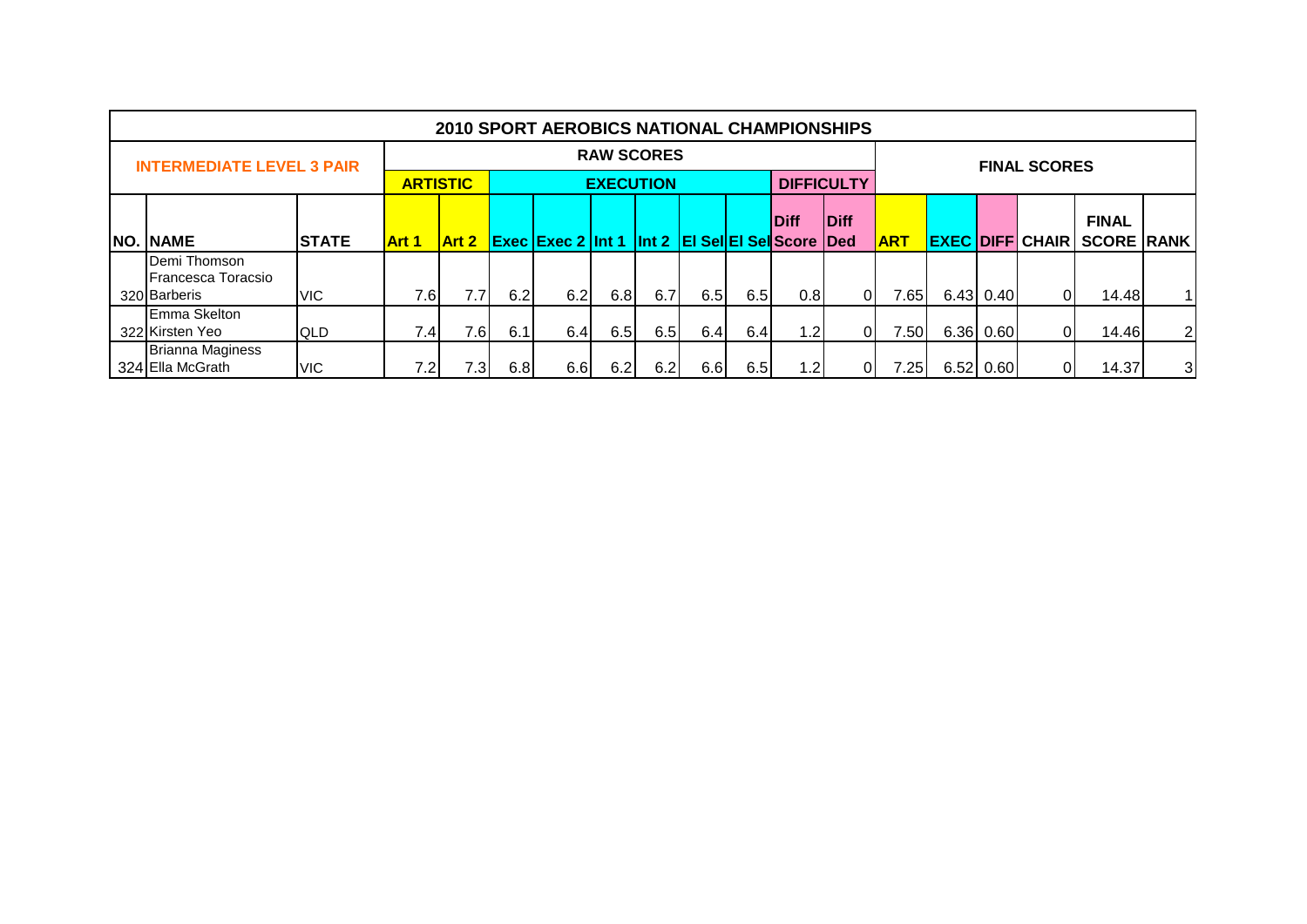|                                               |              |                 |              |     | <b>2010 SPORT AEROBICS NATIONAL CHAMPIONSHIPS</b> |                   |     |                  |     |             |                   |            |                  |             |                     |                   |                 |
|-----------------------------------------------|--------------|-----------------|--------------|-----|---------------------------------------------------|-------------------|-----|------------------|-----|-------------|-------------------|------------|------------------|-------------|---------------------|-------------------|-----------------|
| <b>SENIOR LEVEL 3 PAIR</b>                    |              |                 |              |     |                                                   | <b>RAW SCORES</b> |     |                  |     |             |                   |            |                  |             | <b>FINAL SCORES</b> |                   |                 |
|                                               |              | <b>ARTISTIC</b> |              |     |                                                   | <b>EXECUTION</b>  |     |                  |     |             | <b>DIFFICULTY</b> |            |                  |             |                     |                   |                 |
|                                               |              |                 |              |     |                                                   |                   |     |                  |     | <b>Diff</b> | <b>Diff</b>       |            |                  |             |                     | <b>FINAL</b>      |                 |
| NO. NAME                                      | <b>STATE</b> | <b>Art 1</b>    | <b>Art 2</b> |     | Exec Exec 2 Int 1 Int 2 EI Sel EI Sel Score Ded   |                   |     |                  |     |             |                   | <b>ART</b> | <b>EXEC DIFF</b> |             | <b>CHAIR</b>        | <b>SCORE RANK</b> |                 |
| Kate Nelson                                   |              |                 |              |     |                                                   |                   |     |                  |     |             |                   |            |                  |             |                     |                   |                 |
| 332 Eliza Grant                               | <b>VIC</b>   | 8               | 7.9          | 61  | 5.8                                               | 6.6               | 6.6 | 6.2              | 6.2 | 1.5         | 01                | 7.95       | 6.17             | 0.75        |                     | 14.87             | 11              |
| Madeline Borello                              |              |                 |              |     |                                                   |                   |     |                  |     |             |                   |            |                  |             |                     |                   |                 |
| 326 Erin Labinski                             | <b>VIC</b>   | 7.4             | 7.6          | 6.4 | 6.8                                               | 6.2               | 6.2 | 6.5              | 6.4 | 1.3         | 0I                | 7.50       |                  | $6.45$ 0.65 |                     | 14.60             | $\overline{2}$  |
| <b>Isabelle Spinoso</b>                       |              | 7.9             | 7.5          |     |                                                   |                   | 6.3 |                  |     |             |                   |            |                  | $6.15$ 0.40 |                     | 14.25             | $\overline{3}$  |
| 328 Elise Muley                               | <b>VIC</b>   |                 |              | 6.1 | 61                                                | 6.3               |     | 6.2              | 6.1 | 0.8         | 0I                | 7.70       |                  |             |                     |                   |                 |
| <b>Kristen Mihalos</b><br>330 Kaitlin Jempson | <b>VIC</b>   | 7.7             | 7.3I         | 5.7 | 5.8                                               | 6.4               | 6.4 | 6I               | 61  | 0.9         | 01                | 7.50       |                  | 6.00 0.45   |                     | 13.95             | $\vert 4 \vert$ |
| Arminda Vladica<br>334 Monica Deaset          | <b>VIC</b>   | 6.9             | 6.7          | 5.5 | 5.5                                               | 5.8               | 5.8 | 5.9 <sub>1</sub> | 5.9 | 0.5         | 01                | 6.80       |                  | 5.67 0.25   |                     | 12.72             | 5 <sub>l</sub>  |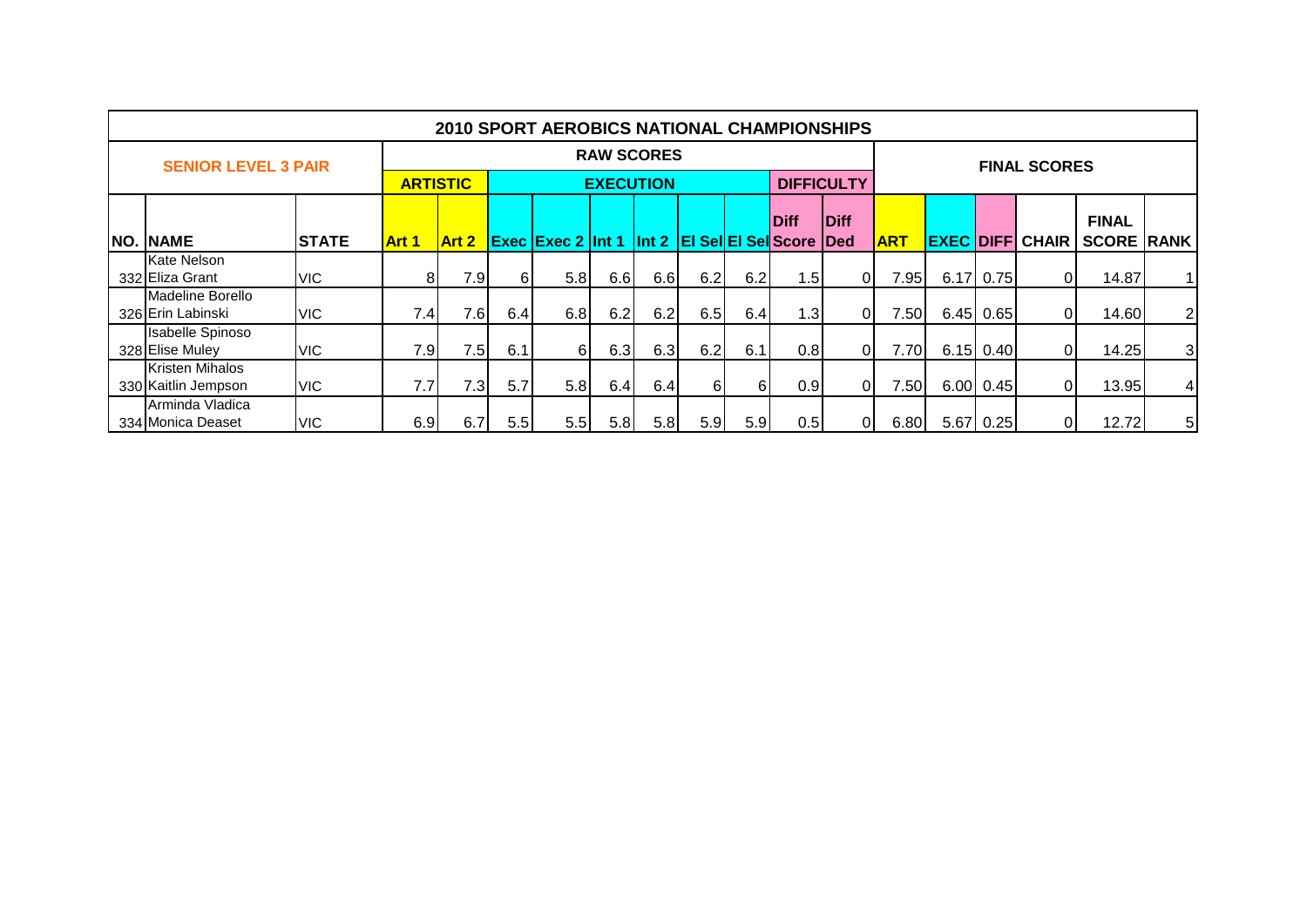|                                                          |              |              |                                                                                                |     | 2010 SPORT AEROBICS NATIONAL CHAMPIONSHIPS |                   |     |      |     |      |    |               |           |                     |                                   |  |
|----------------------------------------------------------|--------------|--------------|------------------------------------------------------------------------------------------------|-----|--------------------------------------------|-------------------|-----|------|-----|------|----|---------------|-----------|---------------------|-----------------------------------|--|
| <b>ADULT LEVEL 3 INDIVIDUAL</b>                          |              |              |                                                                                                |     |                                            | <b>RAW SCORES</b> |     |      |     |      |    |               |           | <b>FINAL SCORES</b> |                                   |  |
| <b>ARTISTIC</b><br><b>DIFFICULTY</b><br><b>EXECUTION</b> |              |              |                                                                                                |     |                                            |                   |     |      |     |      |    |               |           |                     |                                   |  |
|                                                          |              |              |                                                                                                |     |                                            |                   |     |      |     |      |    |               |           |                     | <b>FINAL</b>                      |  |
| <b>NO. NAME</b>                                          | <b>STATE</b> | <b>Art 1</b> | Diff<br><b>Diff</b><br><b>Exec Exec 2 Int 1 Int 2 EI Sel EI Sell</b> Score Ded<br><b>Art 2</b> |     |                                            |                   |     |      |     |      |    |               |           |                     | <b>EXEC DIFF CHAIR SCORE RANK</b> |  |
| 336 Tanya Mischler                                       | VIC.         |              |                                                                                                | 6.6 | 6.3                                        | 6.3               | 6.4 | 6.5I | 6.5 | 1.3' | 01 | $.15^{\circ}$ | 6.43 0.65 |                     | 14.23                             |  |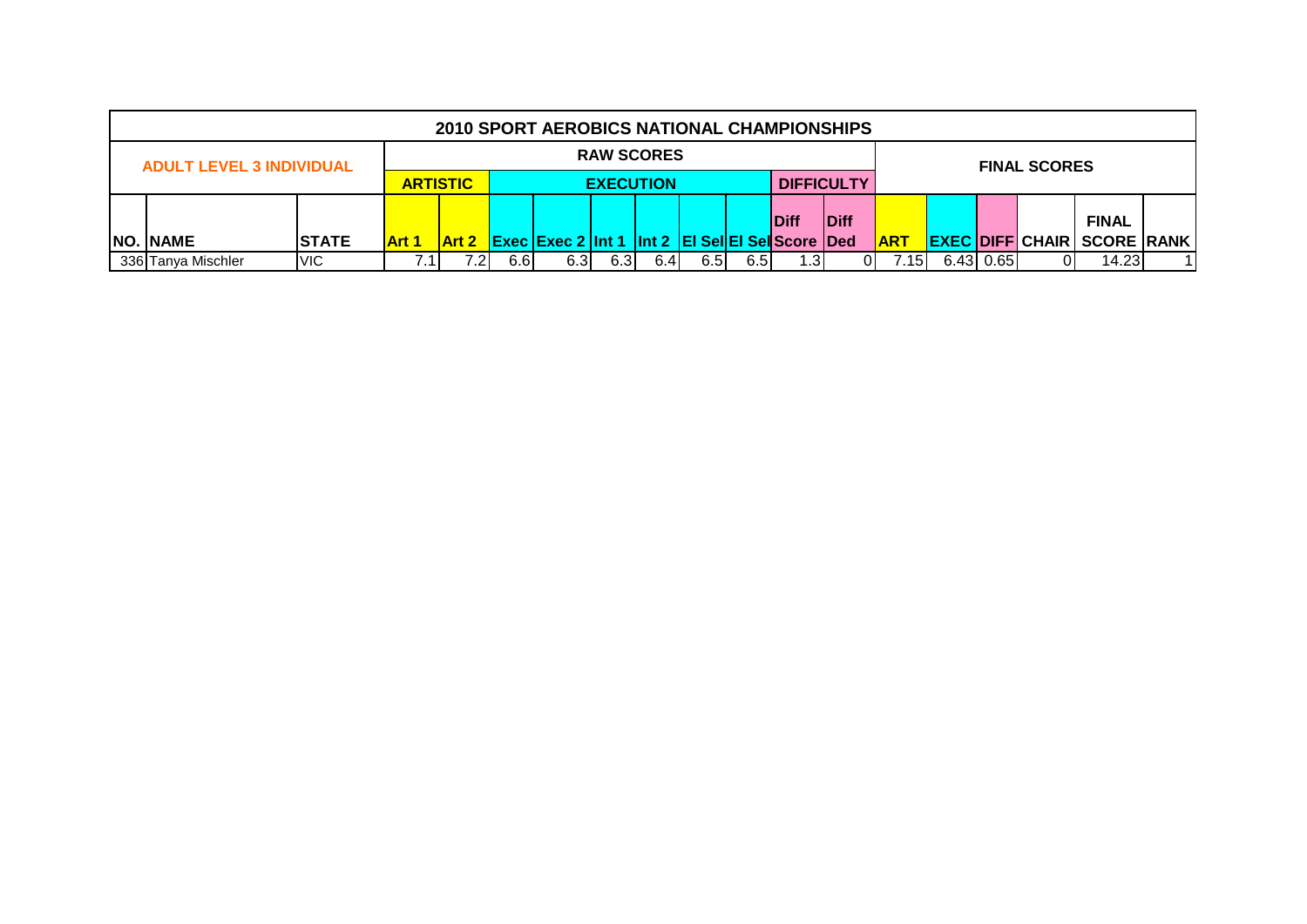|                            |                   |                 |                  |     |     |                     |                  | <b>2010 SPORT AEROBICS NATIONAL CHAMPIONSHIPS</b>            |     |      |             |              |                   |    |
|----------------------------|-------------------|-----------------|------------------|-----|-----|---------------------|------------------|--------------------------------------------------------------|-----|------|-------------|--------------|-------------------|----|
| <b>JUNIOR LEVEL 2 TEAM</b> | <b>RAW SCORES</b> |                 |                  |     |     | <b>FINAL SCORES</b> |                  |                                                              |     |      |             |              |                   |    |
|                            |                   | <b>ARTISTIC</b> |                  |     |     |                     | <b>EXECUTION</b> |                                                              |     |      |             |              |                   |    |
|                            |                   |                 |                  |     |     |                     |                  |                                                              |     |      |             |              | <b>FINAL</b>      |    |
| <b>NO. NAME</b>            | <b>STATE</b>      | <b>Art 1</b>    |                  |     |     |                     |                  | <b>Art 2 Exec 1 Exec 2 Int 1 Int 2 EI Sel 1 EI Sel 2 ART</b> |     |      | <b>EXEC</b> | <b>CHAIR</b> | <b>SCORE RANK</b> |    |
| Adele D'Souza              |                   |                 |                  |     |     |                     |                  |                                                              |     |      |             |              |                   |    |
| 338 Isabella Delaney       | <b>VIC</b>        | 7.51            | 7.4 <sub>1</sub> | 6.4 | 6.1 | 6.5                 | 6.5              | 6.4                                                          | 6.4 | 7.45 | 6.36        |              | 13.81             | 11 |
| Alexandra Garson           |                   |                 |                  |     |     |                     |                  |                                                              |     |      |             |              |                   |    |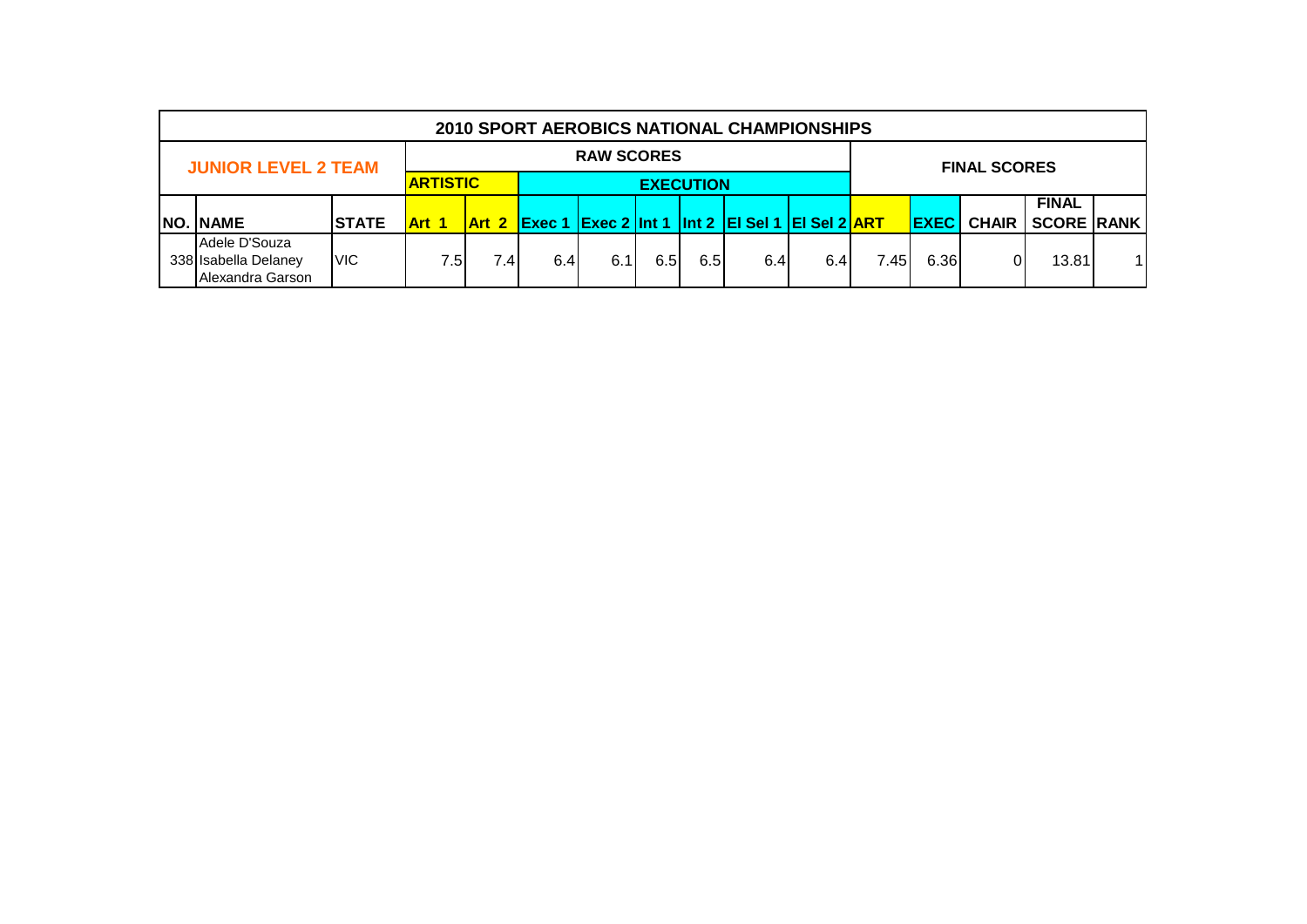|            |                                                  |              |                 |                  |               |                         |          |                  | <b>2010 SPORT AEROBICS NATIONAL CHAMPIONSHIPS</b> |                     |      |             |                     |                                   |                  |
|------------|--------------------------------------------------|--------------|-----------------|------------------|---------------|-------------------------|----------|------------------|---------------------------------------------------|---------------------|------|-------------|---------------------|-----------------------------------|------------------|
|            | <b>INTERMEDIATE LEVEL 2 PAIR</b>                 |              |                 |                  |               | <b>RAW SCORES</b>       |          |                  |                                                   |                     |      |             |                     |                                   |                  |
|            |                                                  |              | <b>ARTISTIC</b> |                  |               |                         |          | <b>EXECUTION</b> |                                                   |                     |      |             | <b>FINAL SCORES</b> |                                   |                  |
| <b>NO.</b> | <b>NAME</b>                                      | <b>STATE</b> | Art 1           | Art <sub>2</sub> | <b>Exec 1</b> | <b>Exec 2</b> $ $ Int 1 |          |                  | $ $ Int 2 $ $ El Sel 1                            | <b>EI Sel 2 ART</b> |      | <b>EXEC</b> | <b>CHAIR</b>        | <b>FINAL</b><br><b>SCORE RANK</b> |                  |
|            | Lucinda Edward<br>350 Louise Connell             | <b>VIC</b>   | 8 <sup>1</sup>  | 7.7              | 6.7           | 6.8                     | 7        |                  | 6.9                                               | 6.9                 | 7.85 | 6.86        | $\Omega$            | 14.71                             | 1 <sup>1</sup>   |
|            | Emma Bruce<br>346 Tammy Dennis                   | <b>SA</b>    | 7.8             | 7.7              | 6.3           | 6.5                     | 6.9      | 6.9              | 6.6                                               | 6.7                 | 7.75 | 6.60        | $\Omega$            | 14.35                             | $\mathbf{2}$     |
|            | Katelyn Imer<br>344 Chelsea Preston              | <b>VIC</b>   | 7.4             | 7.4              | 6.8           | 6.6                     | 6.7      | 6.6              | 6.5                                               | 6.5                 | 7.40 | 6.65        | $\Omega$            | 14.05                             | $\overline{3}$   |
|            | Aimee Berriman<br>342 Lauren Jenkins             | <b>NSW</b>   | 7.5             | 7.3              | 6.4           | 6.6                     | 6.5      | 6.5              | 6.8                                               | 6.8                 | 7.40 | 6.56        | $\Omega$            | 13.96                             | $\vert 4 \vert$  |
|            | Mikayla Sullivan<br>356 Ebony Taukaga            | <b>NSW</b>   | 7.7             | 7.3              | 6.4           | 6.6                     | 6.1      | 6.1              | 6.5                                               | 6.4                 | 7.50 | 6.37        | $\Omega$            | 13.87                             | 5 <sup>1</sup>   |
|            | <b>Holly Findley</b><br>354 Jasmine Friedrichsen | <b>VIC</b>   | 7.6             | 7.3              | 6.4           | 6.3                     | 6.4      | 6.3              | 6                                                 | 6                   | 7.45 | 6.28        | 0.1                 | 13.63                             | $6 \mid$         |
|            | Jessie Hendricks<br>352 Shannon Jackson          | <b>QLD</b>   | 7.9             | 8 <sup>1</sup>   | 5.4           | 5.2                     | $6 \mid$ | 5.9              | 6                                                 | 5.9                 | 7.95 | 5.63        | $\Omega$            | 13.58                             | $\overline{7}$   |
|            | Aimee Dummett<br>340 Amelia Beaton               | <b>VIC</b>   | 7.2             | 6.9              | 5.9           | 6.1                     | 6.2      | 6.1              | 6.1                                               | 6.1                 | 7.05 | 6.07        | $\Omega$            | 13.12                             | $\boldsymbol{8}$ |
|            | Lotte Clifford<br>348 Alana Padula               | <b>VIC</b>   | 7.4             | 7.1              | 5.6           | 5.6                     | 6.1      | $6 \mid$         | 6                                                 | 5.9                 | 7.25 | 5.81        | $\overline{0}$      | 13.06                             | 9                |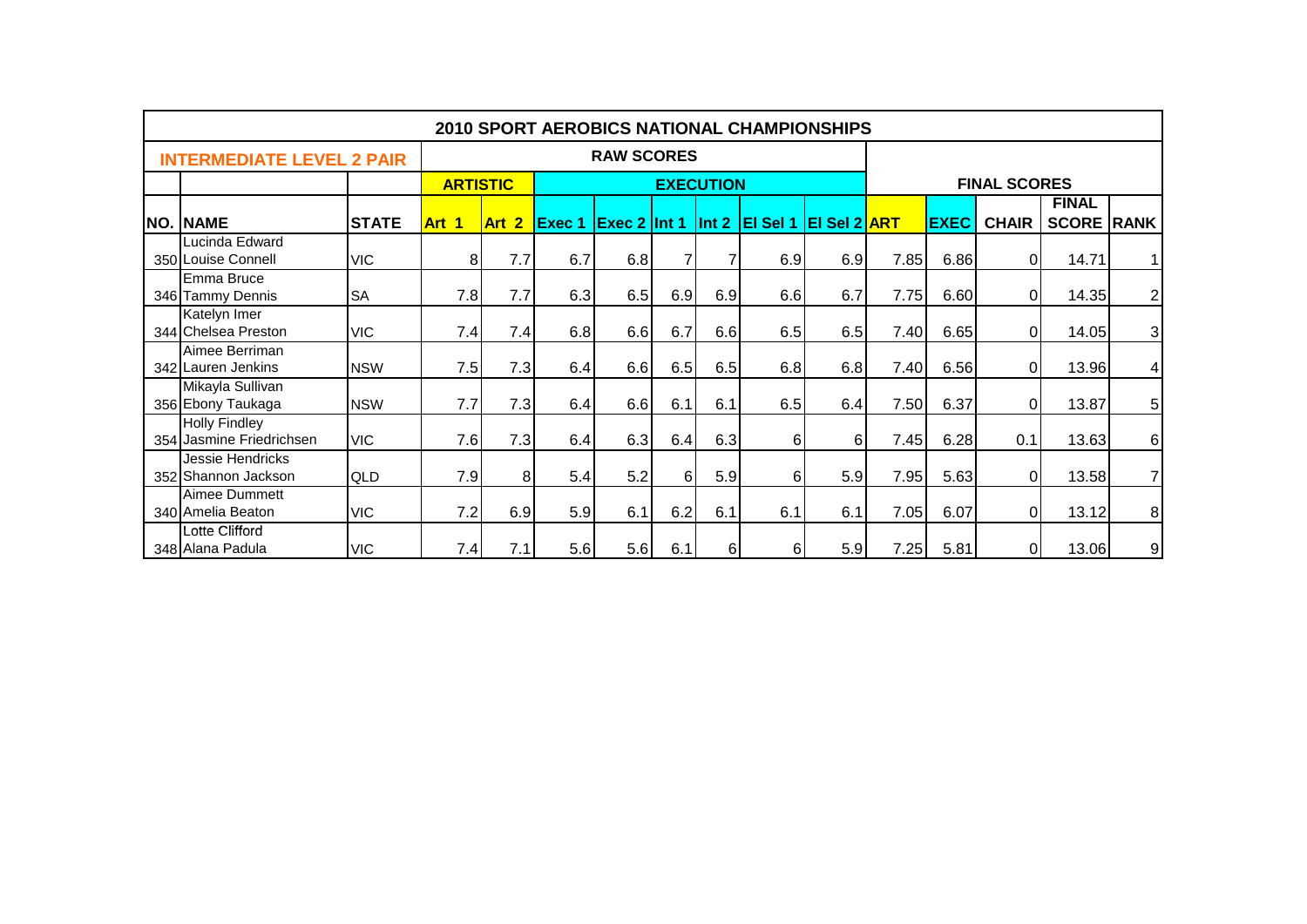|                                                                                                |              |       |                 |                   |                   |     |                  | 2010 SPORT AEROBICS NATIONAL CHAMPIONSHIPS      |                  |      |             |                     |                              |                |
|------------------------------------------------------------------------------------------------|--------------|-------|-----------------|-------------------|-------------------|-----|------------------|-------------------------------------------------|------------------|------|-------------|---------------------|------------------------------|----------------|
| <b>SENIOR LEVEL 2 TEAM</b>                                                                     |              |       |                 |                   | <b>RAW SCORES</b> |     |                  |                                                 |                  |      |             | <b>FINAL SCORES</b> |                              |                |
|                                                                                                |              |       | <b>ARTISTIC</b> |                   |                   |     | <b>EXECUTION</b> |                                                 |                  |      |             |                     |                              |                |
| NO. NAME                                                                                       | <b>STATE</b> | Art 1 | Art 2           | Exec <sub>1</sub> |                   |     |                  | <b>Exec 2 Int 1 Int 2 EI Sel 1 EI Sel 2 ART</b> |                  |      | <b>EXEC</b> | <b>CHAIR</b>        | <b>FINAL</b><br><b>SCORE</b> | <b>RANK</b>    |
| Amelia Toohey<br>Alana Perna<br>Lara Bester<br>358 Chardon Bass                                | <b>VIC</b>   | 8.5   | 8.6             | 6.3               | $6 \mid$          | 6.9 | 6.7              | 6.4                                             | 6.5              | 8.55 | 6.41        | $\Omega$            | 14.96                        | 1              |
| Zoe Kotsimbos<br><b>Chloe Smart</b><br>360 Jessie Roden                                        | VIC.         | 7.2   | 6.7             | 51                | 4.8               | 5.6 | 5.5              | 5.6                                             | 5.6              | 6.95 | 5.24        | $\Omega$            | 12.19                        | $\overline{2}$ |
| Stacey-Lee Craanen<br>Ashlee Walburg<br>Catherine Solovka<br>Keera Gerlach<br>362 Tracie Green | VIC.         | 6.8   |                 | 4.8               | 4.7               | 5.7 | 5.8              | 5.2                                             | 5.5 <sub>1</sub> | 6.90 | 5.17        |                     | 12.07                        | 3              |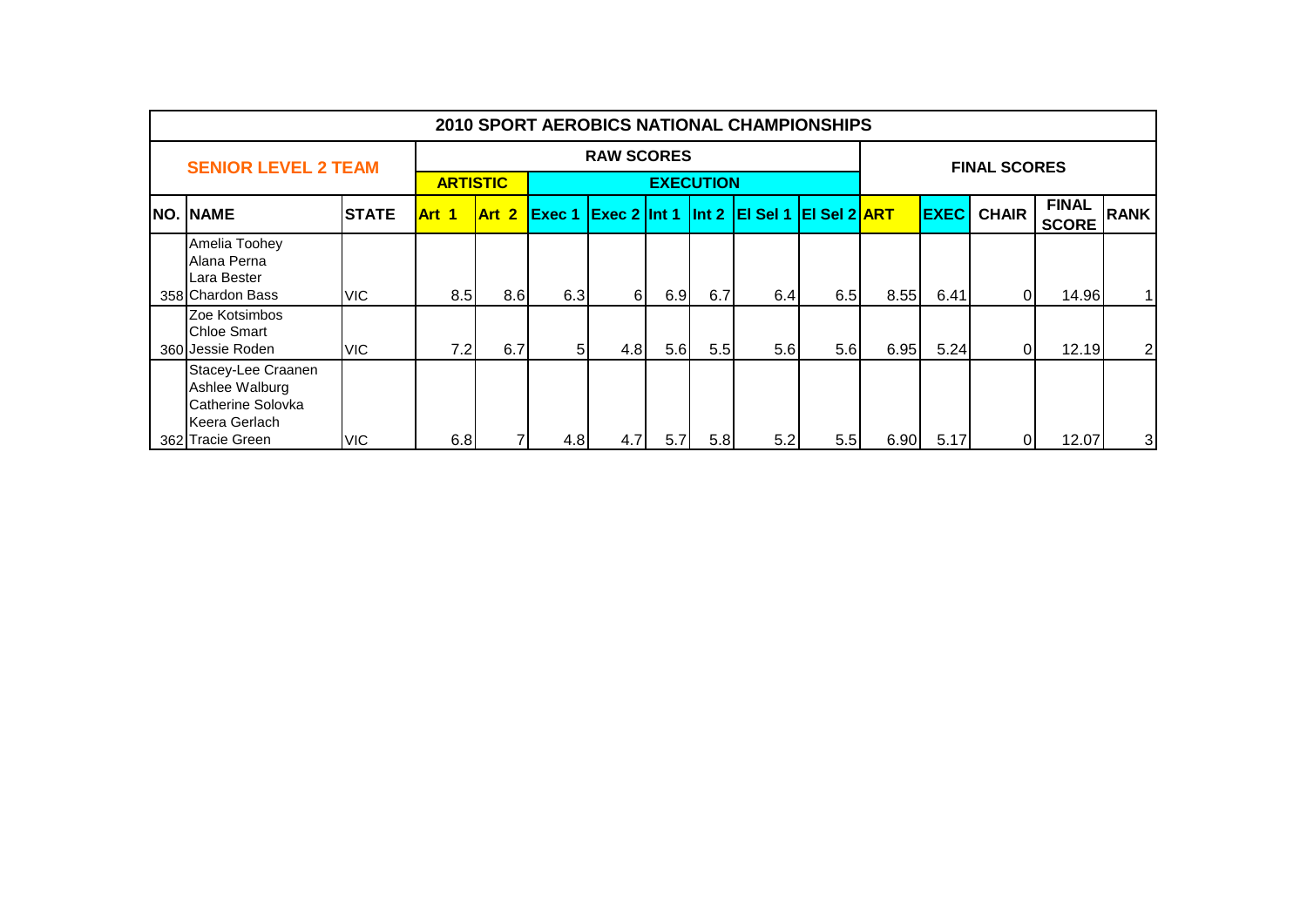|                                                                                    |              |                  |                 |     | <b>2010 SPORT AEROBICS NATIONAL CHAMPIONSHIPS</b> |     |                   |     |     |                      |                            |            |           |                        |                              |             |
|------------------------------------------------------------------------------------|--------------|------------------|-----------------|-----|---------------------------------------------------|-----|-------------------|-----|-----|----------------------|----------------------------|------------|-----------|------------------------|------------------------------|-------------|
| <b>INTERMEDIATE LEVEL 3 TEAM</b>                                                   |              |                  |                 |     |                                                   |     | <b>RAW SCORES</b> |     |     |                      |                            |            |           | <b>FINAL SCORES</b>    |                              |             |
|                                                                                    |              |                  | <b>ARTISTIC</b> |     |                                                   |     | <b>EXECUTION</b>  |     |     |                      | <b>DIFFICULTY</b>          |            |           |                        |                              |             |
| <b>NO. NAME</b>                                                                    | <b>STATE</b> | Art 1            | Art 2           |     | <b>Exec Exec 2 Int 1 Int 2 EI Sel EI Sell</b>     |     |                   |     |     | <b>Diff</b><br>Score | <b>Diff</b><br><b>IDed</b> | <b>ART</b> |           | <b>EXEC DIFF CHAIR</b> | <b>FINAL</b><br><b>SCORE</b> | <b>RANK</b> |
| Laura Kane<br>Laura Jones<br>Jessica Marsh<br>370 Renae Spencer                    | <b>QLD</b>   | 8.7              | 8.7             | 7.1 | 7.4                                               | 7.3 | 7.2               | 7.5 | 7.5 | 1.3                  | $\overline{0}$             | 8.70       | 7.30 0.65 | $\Omega$               | 16.65                        |             |
| <b>Ellen Caukill</b><br>Hannah Pentecost<br>366 Sarah Rigg                         | <b>NSW</b>   | 8.6              | 8.3             | 6.2 | 6.3                                               | 6.7 | 6.8               | 6.8 | 6.7 | 0.6                  | $\overline{0}$             | 8.45       | 6.50 0.30 | $\Omega$               | 15.25                        | 2           |
| Francesca Torcasio<br>Barberis Francesca<br>Maria<br><b>Broome</b><br>368 Harrison | <b>VIC</b>   | 8.3 <sub>l</sub> | 8.2             | 5.7 | 5.9                                               | 6.1 | 6.1               | 6.3 | 6.4 | 0.6                  | $\overline{0}$             | 8.25       | 6.00 0.30 | $\Omega$               | 14.55                        | 3           |
| Joanna Hunt-Prokovnil<br><b>Bridget Nielsen-Tuck</b><br>364 Ruby Blacklaw          | <b>VIC</b>   | 7.1              |                 | 6.2 | 5.9                                               | 6.3 | 6.2               | 6.5 | 6.5 | 0.6                  | $\overline{0}$             | 7.05       | 6.20 0.30 | 01                     | 13.55                        |             |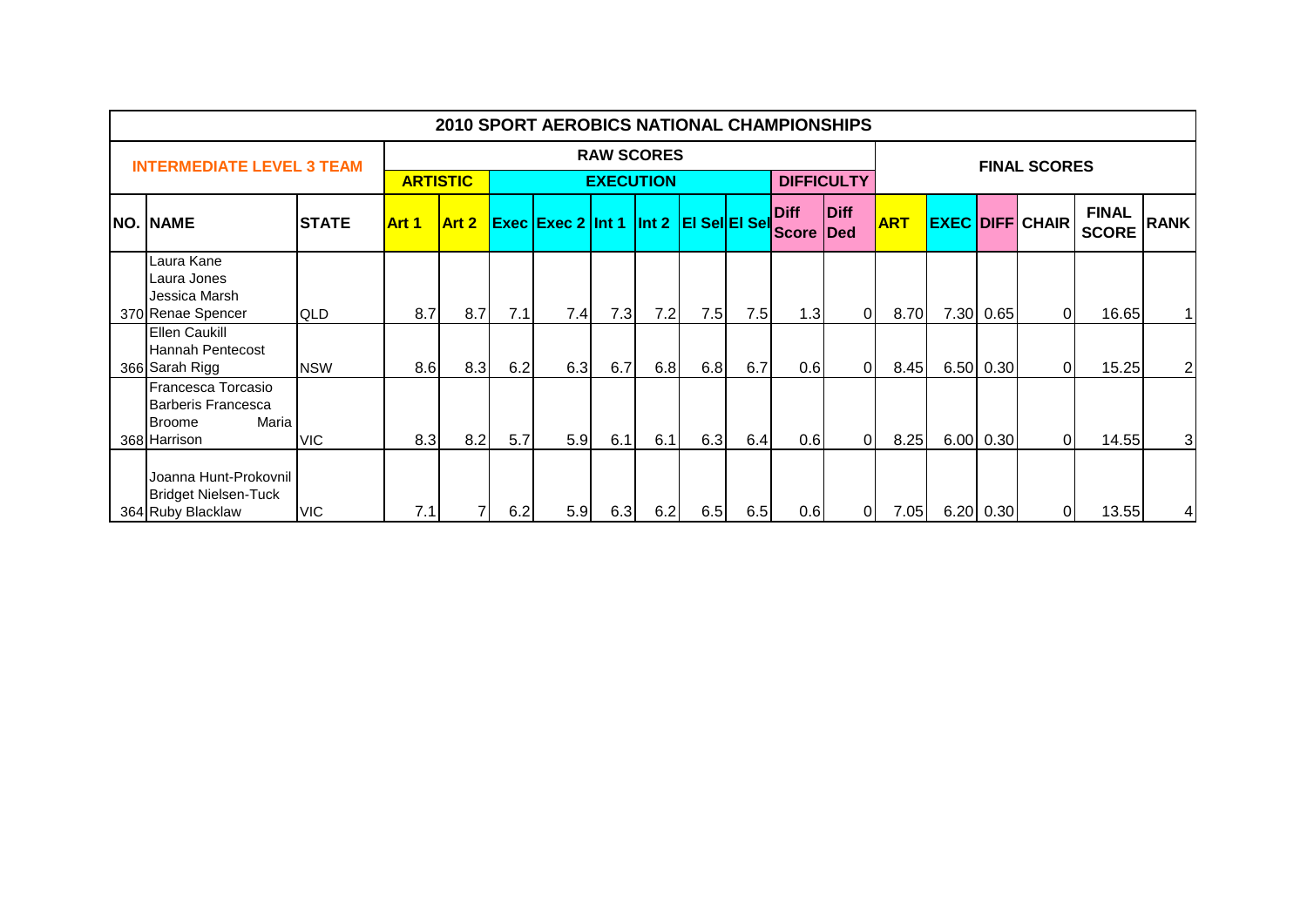|      |                                              |              |                 |       |                   |                   |     |                  | <b>2010 SPORT AEROBICS NATIONAL CHAMPIONSHIPS</b> |     |      |             |                     |                              |                |
|------|----------------------------------------------|--------------|-----------------|-------|-------------------|-------------------|-----|------------------|---------------------------------------------------|-----|------|-------------|---------------------|------------------------------|----------------|
|      | <b>JUNIOR LEVEL 1 PAIR</b>                   |              |                 |       |                   | <b>RAW SCORES</b> |     |                  |                                                   |     |      |             | <b>FINAL SCORES</b> |                              |                |
|      |                                              |              | <b>ARTISTIC</b> |       |                   |                   |     | <b>EXECUTION</b> |                                                   |     |      |             |                     |                              |                |
| INO. | <b>NAME</b>                                  | <b>STATE</b> | Art 1           | Art 2 | Exec <sub>1</sub> | $Exec 2$ Int 1    |     |                  | $\ln t$ 2 El Sel 1 El Sel 2 ART                   |     |      | <b>EXEC</b> | <b>CHAIR</b>        | <b>FINAL</b><br><b>SCORE</b> | <b>RANK</b>    |
|      | Katie Wilson<br>377 Imogen Clark             | <b>QLD</b>   | 8.5             | 8.4   | 6.1               | 6.3               | 6.5 | 6.9              | 6.6                                               | 6.9 | 8.45 | 6.46        | 0.05                | 14.86                        |                |
|      | Amira Hatoum<br>375 Georgia Stilianesis      | <b>NSW</b>   | 7.8             | 7.7   | 5.9               | 5.9               | 6.1 | 6.4              | 6                                                 | 61  | 7.75 | 6.03        |                     | 13.78                        | $\overline{2}$ |
|      | Jemma Frances<br>369 Georgia McKay           | <b>VIC</b>   | 7.8             | 7.7   | 5.3               | 5.4               | 5.8 | 5.5              | 5.7                                               | 5.7 | 7.75 | 5.51        | 0.1                 | 13.16                        | $\overline{3}$ |
|      | <b>Kate Oldfield</b><br>373 Mikayla Borrello | <b>VIC</b>   | 7.5             | 7.2   | 5.8               | 5.4               | 5.7 | 5.6              | 6.1                                               | 5.9 | 7.35 | 5.70        |                     | 13.05                        | 4              |
| 371  | Quinn Brunner<br>1 Sherry Zhang              | <b>NSW</b>   | 7.5             | 7.2   | 5.4               | 5.8               | 5.6 | 5.7              | 5.5                                               | 5.8 | 7.35 | 5.63        |                     | 12.98                        | 5              |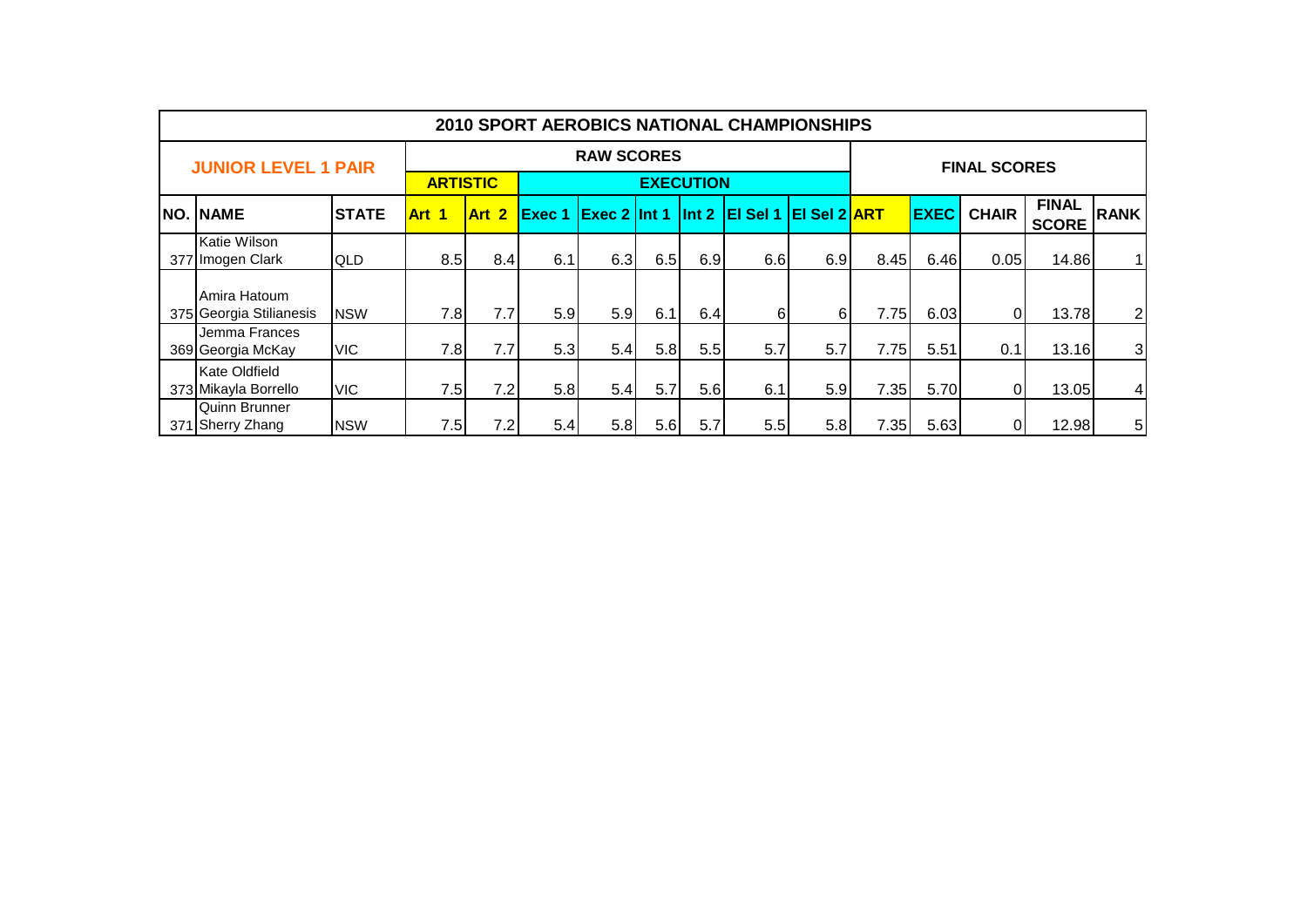|     |                                        |              |                 |       |     |                   |      |                  | <b>2010 SPORT AEROBICS NATIONAL CHAMPIONSHIPS</b>      |     |      |             |                     |                              |                |
|-----|----------------------------------------|--------------|-----------------|-------|-----|-------------------|------|------------------|--------------------------------------------------------|-----|------|-------------|---------------------|------------------------------|----------------|
|     | <b>SENIOR LEVEL 2 PAIR</b>             |              |                 |       |     | <b>RAW SCORES</b> |      |                  |                                                        |     |      |             | <b>FINAL SCORES</b> |                              |                |
|     |                                        |              | <b>ARTISTIC</b> |       |     |                   |      | <b>EXECUTION</b> |                                                        |     |      |             |                     |                              |                |
| NO. | .  NAME                                | <b>STATE</b> | Art 1           | Art 2 |     |                   |      |                  | <b>Exec 1 Exec 2 Int 1 Int 2 EI Sel 1 EI Sel 2 ART</b> |     |      | <b>EXEC</b> | <b>CHAIR</b>        | <b>FINAL</b><br><b>SCORE</b> | <b>RANK</b>    |
|     | Simona Ayostino<br>374 Briana Collier  | <b>VIC</b>   | 7.4             | 7.3   | 6.3 | 6.3               | 6.6  | 6.5              | 6.1                                                    | 6.1 | 7.35 | 6.34        |                     | 13.69                        | 11             |
|     | Giuseppa Nastasi<br>376 Michelle Toy   | <b>NSW</b>   | 6.8             | 7.4   | 6.4 | 6.5               | 6.1  | 6.1              | 6.4                                                    | 6.4 | 7.10 | 6.34        |                     | 13.44                        | $\overline{2}$ |
|     | Georgia Newland<br>378 Alana Perna     | <b>VIC</b>   | 6.9             | 7.1   | 5.3 | 5.11              | 6.3  | 6.3              | 61                                                     | 6   | 7.00 | 5.69        | 0.05                | 12.64                        | $\overline{3}$ |
|     | <b>Mialeah Brett</b><br>372 Zali Clark | VIC.         | 6.5             | 6.3   | 4.9 | 4.8               | 5.51 | 5.5              | 5.5                                                    | 5.4 | 6.40 | 5.17        | 0.05                | 11.52                        | $\overline{4}$ |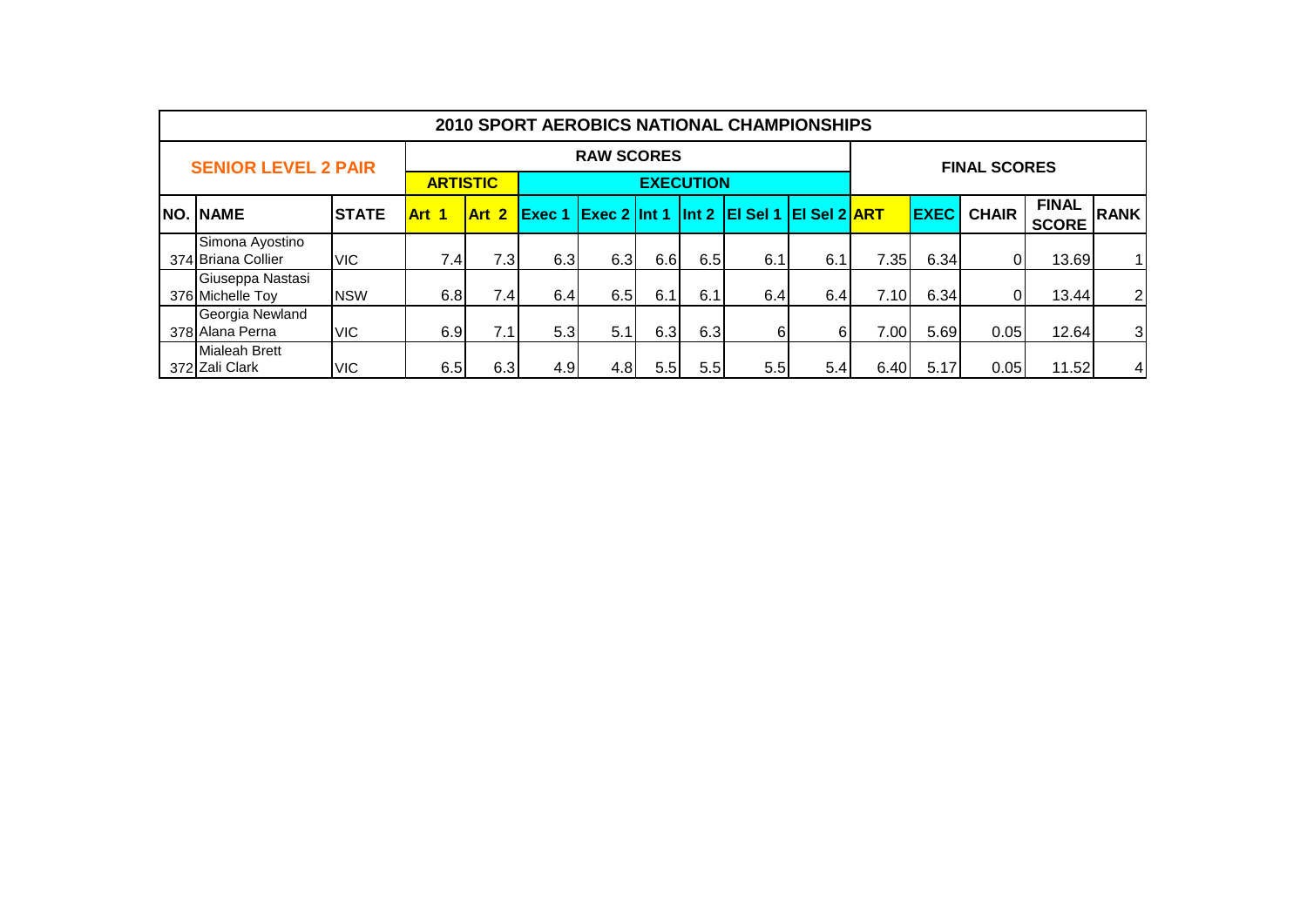|                                            |               |              |                  |     |                   |     |     | <b>2010 SPORT AEROBICS NATIONAL CHAMPIONSHIPS</b> |     |                        |             |                     |                              |                |
|--------------------------------------------|---------------|--------------|------------------|-----|-------------------|-----|-----|---------------------------------------------------|-----|------------------------|-------------|---------------------|------------------------------|----------------|
| <b>SENIOR LEVEL 1 PAIR</b>                 |               |              |                  |     | <b>RAW SCORES</b> |     |     |                                                   |     |                        |             | <b>FINAL SCORES</b> |                              |                |
| <b>ARTISTIC</b><br><b>EXECUTION</b>        |               |              |                  |     |                   |     |     |                                                   |     |                        |             |                     |                              |                |
| NO. NAME                                   | <b>ISTATE</b> | <b>Art 1</b> | Art 2            |     |                   |     |     | Exec 1 Exec 2 Int 1 Int 2 EI Sel 1 EI Sel 2 ART   |     |                        | <b>EXEC</b> | <b>CHAIR</b>        | <b>FINAL</b><br><b>SCORE</b> | <b>RANK</b>    |
| <b>Holly Clark</b><br>379 Jessica Ferguson | <b>QLD</b>    | 8.3          | 8.4              | 6.1 | 5.81              | 6.2 | 6.5 | 5.8                                               | 5.6 | 8.35                   | 6.02        | 0.05                | 14.32                        |                |
| Carla Fowler McNay<br>381 Amy Henderson    | <b>VIC</b>    | 7.7          | 7.7 <sub>1</sub> | 6.3 | 6.4               | 6.4 | 6.7 | 6.3                                               | 6.5 | $'$ .70 $\blacksquare$ | 6.42        | 0.05                | 14.07                        | 2 <sub>l</sub> |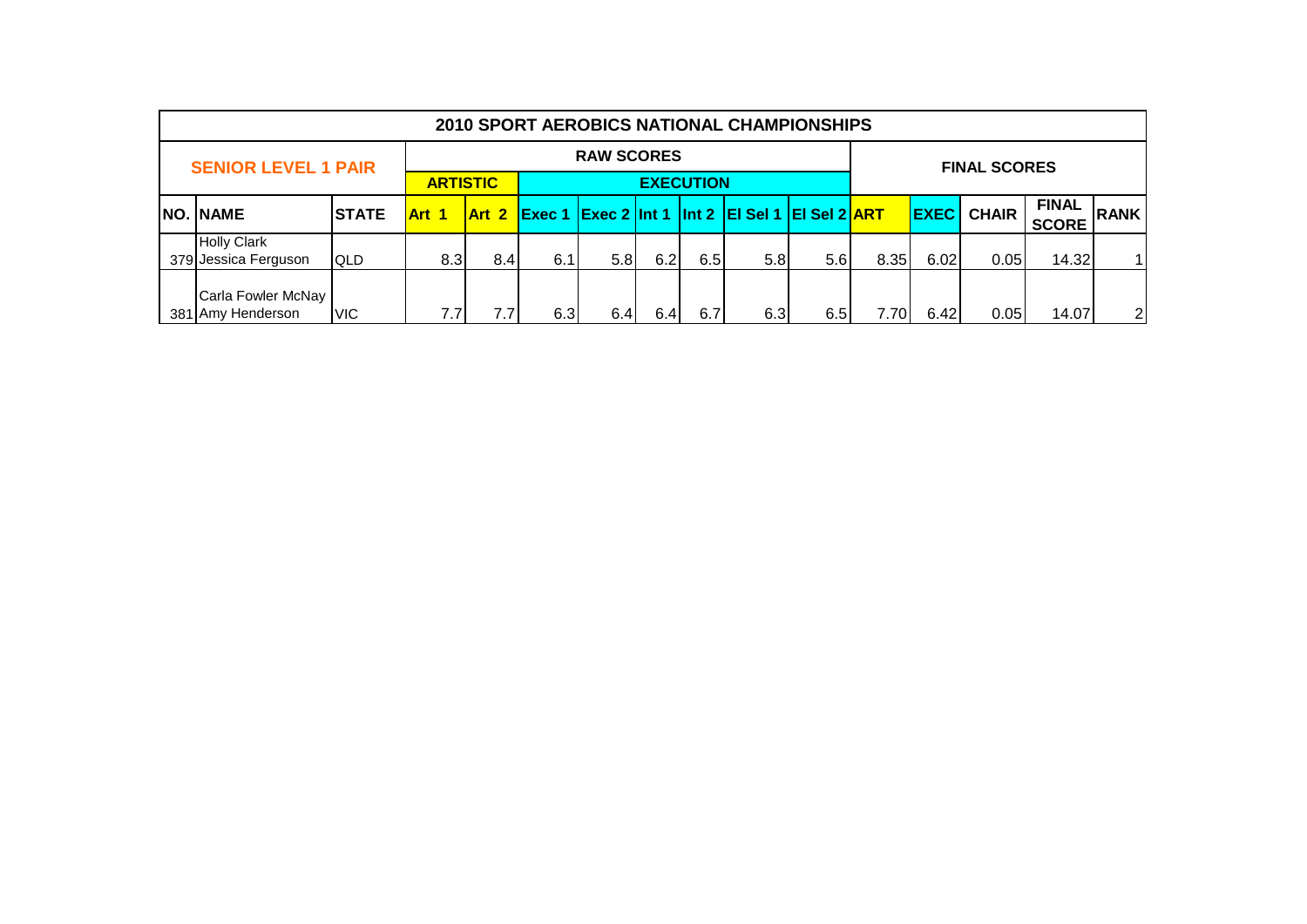|      |                                                                                         |              |                 |                  |                |                     |     |                  | 2010 SPORT AEROBICS NATIONAL CHAMPIONSHIPS |          |      |             |                |                              |             |
|------|-----------------------------------------------------------------------------------------|--------------|-----------------|------------------|----------------|---------------------|-----|------------------|--------------------------------------------|----------|------|-------------|----------------|------------------------------|-------------|
|      | <b>INTERMEDIATE LEVEL 1 TEAM</b>                                                        |              |                 |                  |                | <b>FINAL SCORES</b> |     |                  |                                            |          |      |             |                |                              |             |
|      |                                                                                         |              | <b>ARTISTIC</b> |                  |                |                     |     | <b>EXECUTION</b> |                                            |          |      |             |                |                              |             |
| INO. | <b>NAME</b>                                                                             | <b>STATE</b> | Art 1           | Art <sub>2</sub> | Exec 1         | Exec $2$ Int 1      |     | Int 2            | EI Sel 1 EI Sel 2 ART                      |          |      | <b>EXEC</b> | <b>CHAIR</b>   | <b>FINAL</b><br><b>SCORE</b> | <b>RANK</b> |
|      | <b>Grace Brown</b><br>Kristiana Feron Farrell<br>398 Darcy Lawton                       | QLD          | 8.7             | 8.7              | $\overline{7}$ | $\overline{7}$      | 6.8 | 6.7              | 6.6                                        | 6.6      | 8.70 | 6.85        | $\overline{0}$ | 15.55                        | 1           |
|      | <b>Riley Green</b><br>Olivia Martin<br>384 Jasmine Daniel                               | <b>SA</b>    | 8.4             | 8.4              | 6.9            | 7.1                 | 6.7 | 6.6              | 6.2                                        | 6.1      | 8.40 | 6.73        | 0l             | 15.13                        | 2           |
|      | Jessica Ring<br>Jessica Thompson<br>392 Georgia Hirst                                   | <b>VIC</b>   | 8.2             | 8.3              | 6.9            | 6.8                 | 6.3 | 6.2              | 6.2                                        | 6.2      | 8.25 | 6.54        | $\overline{0}$ | 14.79                        | 3           |
|      | <b>Taite Dounan-Dew</b><br>Alexandra Skate<br>Lauren Withers<br>382 Rhiannon McPhee     | <b>VIC</b>   | 8.3             | 8.2              | 6.6            | 6.5                 | 6.5 | 6.5              | 6.2                                        | 6.2      | 8.25 | 6.47        | $\overline{0}$ | 14.72                        | 4           |
|      | <b>Tiah Underwood</b><br>Lauren Clarke<br>394 Miyo Snashall                             | <b>SA</b>    | 8.1             | 7.9              | 6.3            | 6.4                 | 6.4 | 6.5              | 6.5                                        | 6.5      | 8.00 | 6.41        | 0.05           | 14.36                        | 5           |
|      | Melissa Taylor<br>Jessica Phillips<br>386 Isabella Greed                                | <b>VIC</b>   | 7.8             | 7.8              | 6.8            | 6.5                 | 6.7 | 6.6              | 6                                          | 6        | 7.80 | 6.52        | $\Omega$       | 14.32                        | 6           |
|      | <b>Ashley Spinks</b><br>Alana Bolger<br>Louella Exton<br>396 Tara Harrison              | <b>VIC</b>   | 8.1             | 7.8              | 6.4            | 6.3                 | 6.2 | 6.1              | 6                                          | 6        | 7.95 | 6.22        | 0l             | 14.17                        | 7           |
|      | Lily Schneider<br><b>Taylor Gant</b><br>388 Taylor Clayton                              | QLD          | 7.8             | 7.8              | 6.3            | 6                   | 6.7 | 6.7              | 6.2                                        | $6 \mid$ | 7.80 | 6.31        | $\overline{0}$ | 14.11                        | 8           |
|      | Tian Du<br>Jessica Hung<br>Lovelle Hung<br>Nina Prica<br>Vanessa Tan<br>390 Joellen Tan | <b>NSW</b>   | 7.7             | 7.7              | 5.9            | 6.1                 | 6.5 | 6.5              | 6.3                                        | 6.3      | 7.70 | 6.21        | 0.05           | 13.86                        | 9           |
|      | <b>Bridget Loats</b><br>Angelique Green<br>380 Victoria Pesnikas                        | <b>VIC</b>   | 7.6             | 7.5              | 5.5            | 5.5                 | 5   | 5                | 5                                          | 4.9      | 7.55 | 5.24        | 0.1            | 12.69                        | 10          |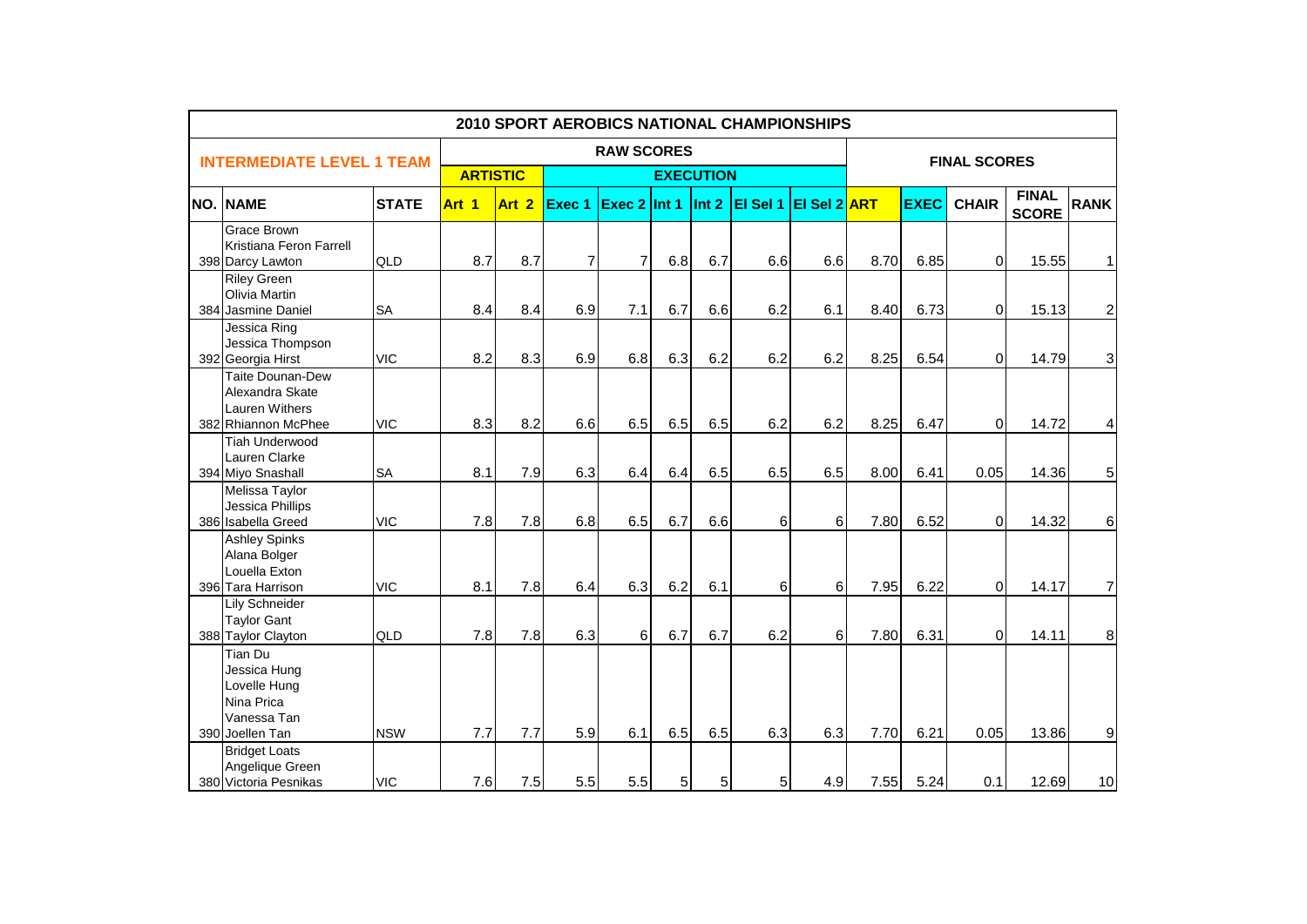| 2010 SPORT AEROBICS NATIONAL CHAMPIONSHIPS |              |                 |                |                   |                     |     |                  |                             |     |      |             |              |                              |                |
|--------------------------------------------|--------------|-----------------|----------------|-------------------|---------------------|-----|------------------|-----------------------------|-----|------|-------------|--------------|------------------------------|----------------|
| <b>INTERMEDIATE LEVEL 1 PAIR</b>           |              |                 |                | <b>RAW SCORES</b> | <b>FINAL SCORES</b> |     |                  |                             |     |      |             |              |                              |                |
|                                            |              | <b>ARTISTIC</b> |                |                   |                     |     | <b>EXECUTION</b> |                             |     |      |             |              |                              |                |
| <b>NO. NAME</b>                            | <b>STATE</b> | Art 1           | Art 2          | Exec 1            | $Exec 2$ Int 1      |     |                  | Int 2 El Sel 1 El Sel 2 ART |     |      | <b>EXEC</b> | <b>CHAIR</b> | <b>FINAL</b><br><b>SCORE</b> | <b>RANK</b>    |
| Lauren Crawford<br>387 Charlotte Demers    | <b>VIC</b>   | 8.1             | 8.3            |                   | 6.8                 | 6.9 | 6.8              | 6.9                         | 6.9 | 8.20 | 6.89        |              | 15.09                        |                |
| Victoria March<br>391 Amelia Mercer        | <b>SA</b>    | 8.1             | 8.3            | 6.9               | 6.8                 | 6.5 | 6.7              | 6.5                         | 6.6 | 8.20 | 6.72        |              | 14.92                        | 2 <sub>1</sub> |
| Jordan Bryant<br>385 Maddie Westcott       | <b>SA</b>    | 81              | 8 <sup>1</sup> | 6.5               | 6.6                 | 6.8 | 6.7              | 6.6                         | 6.4 | 8.00 | 6.60        |              | 14.60                        | 3 <sup>1</sup> |
| Aimee Clarke<br>389 Shaylea Farrell        | <b>QLD</b>   | 7.8             | 7.9            | 6.7               |                     | 6.5 | 6.5              | 6.4                         | 6.6 | 7.85 | 6.68        | 0.05         | 14.48                        | 4 <sup>1</sup> |
| Michaela Warren<br>383 Ashleigh Auret      | <b>QLD</b>   | 7.9             | 8 <sup>1</sup> | 6.2               | 6.2                 | 6.5 | 6.6              | 6.4                         | 6.7 | 7.95 | 6.38        |              | 14.33                        | 5              |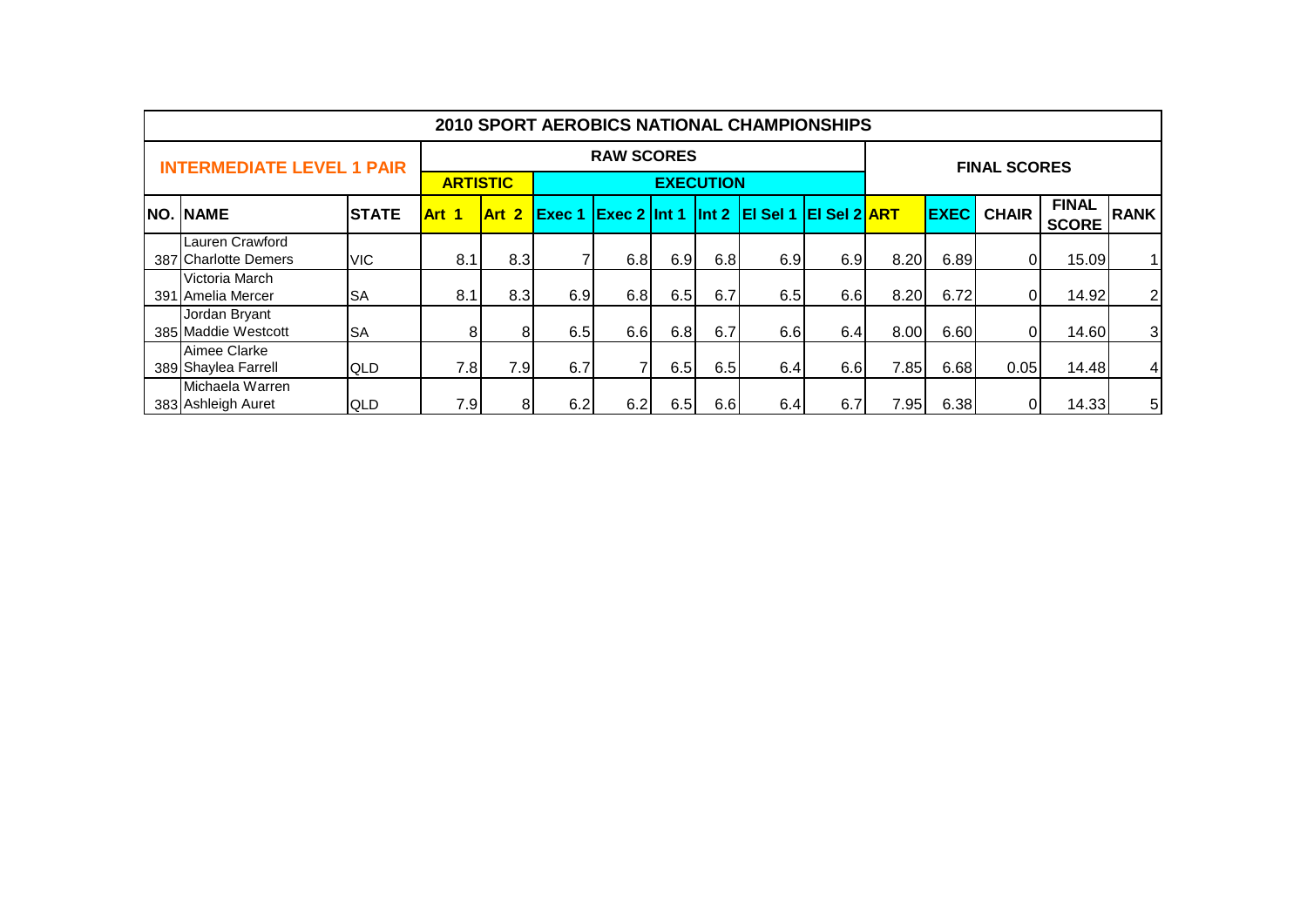| <b>2010 SPORT AEROBICS NATIONAL CHAMPIONSHIPS</b>                                    |                 |       |       |                   |                     |                  |     |                                                                                                                       |     |      |             |              |                              |             |
|--------------------------------------------------------------------------------------|-----------------|-------|-------|-------------------|---------------------|------------------|-----|-----------------------------------------------------------------------------------------------------------------------|-----|------|-------------|--------------|------------------------------|-------------|
| <b>SUB-JUNIOR LEVEL 1 TEAM</b>                                                       |                 |       |       | <b>RAW SCORES</b> | <b>FINAL SCORES</b> |                  |     |                                                                                                                       |     |      |             |              |                              |             |
|                                                                                      | <b>ARTISTIC</b> |       |       |                   |                     | <b>EXECUTION</b> |     |                                                                                                                       |     |      |             |              |                              |             |
| NO. NAME                                                                             | <b>ISTATE</b>   | Art 1 | Art 2 | Exec 1            |                     |                  |     | $\left  \frac{\text{Exec 2}}{\text{Int 1}} \right $ Int 2 $\left  \frac{\text{EI Sel 1}}{\text{E}} \right $ Sel 2 ART |     |      | <b>EXEC</b> | <b>CHAIR</b> | <b>FINAL</b><br><b>SCORE</b> | <b>RANK</b> |
| Jaz Bratanavicius<br>Indee Roache<br>Olivia Ruggero<br>395 Scarlett Von-Brandenstein | <b>VIC</b>      | 8.2   | 8.    | 5.8               | 5.6                 | 6.4              | 6.2 | 6.1                                                                                                                   | 6.1 | 8.10 | 5.96        |              | 14.06                        | 1           |
| Claudia Allison<br>Sophie Caukill<br>Eliza-Rose Johnston<br>393 Elizabeth Rigg       | <b>NSW</b>      | 7.9   | 8.1   | 5.3               | 5.41                | 6.5              | 6.5 | 6.2                                                                                                                   | 6.5 | 8.00 | 5.90        | 0.05         | 13.85                        | 2           |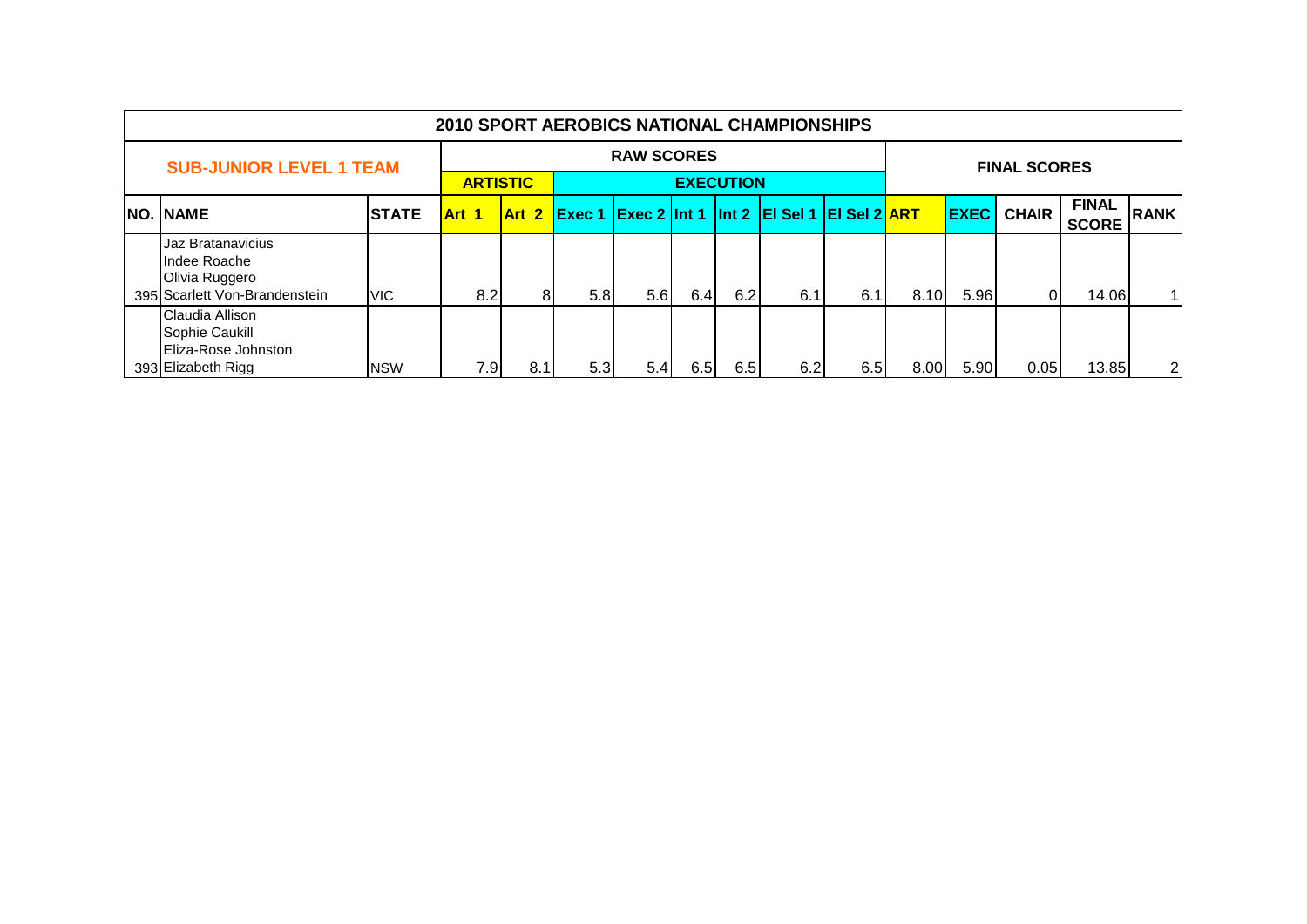|  | 2010 SPORT AEROBICS NATIONAL CHAMPIONSHIPS                                       |            |                 |                  |                   |                     |    |                  |                                                 |      |       |             |              |                              |             |
|--|----------------------------------------------------------------------------------|------------|-----------------|------------------|-------------------|---------------------|----|------------------|-------------------------------------------------|------|-------|-------------|--------------|------------------------------|-------------|
|  | <b>SENIOR LEVEL 1 TEAM</b>                                                       |            |                 |                  | <b>RAW SCORES</b> | <b>FINAL SCORES</b> |    |                  |                                                 |      |       |             |              |                              |             |
|  |                                                                                  |            | <b>ARTISTIC</b> |                  |                   |                     |    | <b>EXECUTION</b> |                                                 |      |       |             |              |                              |             |
|  | <b>NO. NAME</b>                                                                  | ISTATE     | <b>Art 1</b>    | <b>Art 2</b>     |                   |                     |    |                  | Exec 1 Exec 2 Int 1 Int 2 EI Sel 1 EI Sel 2 ART |      |       | <b>EXEC</b> | <b>CHAIR</b> | <b>FINAL</b><br><b>SCORE</b> | <b>RANK</b> |
|  | Ann Ching<br>Quennie Liang<br>Angelina Chau<br>Celine Yao<br>397 Michelle Castro | <b>NSW</b> | 8.1             | 8.2 <sub>l</sub> | 5.7 <sub>l</sub>  | 5.5                 | 6I | 6.3              | 6.1                                             | 6.21 | 8.15I | 5.88        | 0.1          | 13.93                        |             |